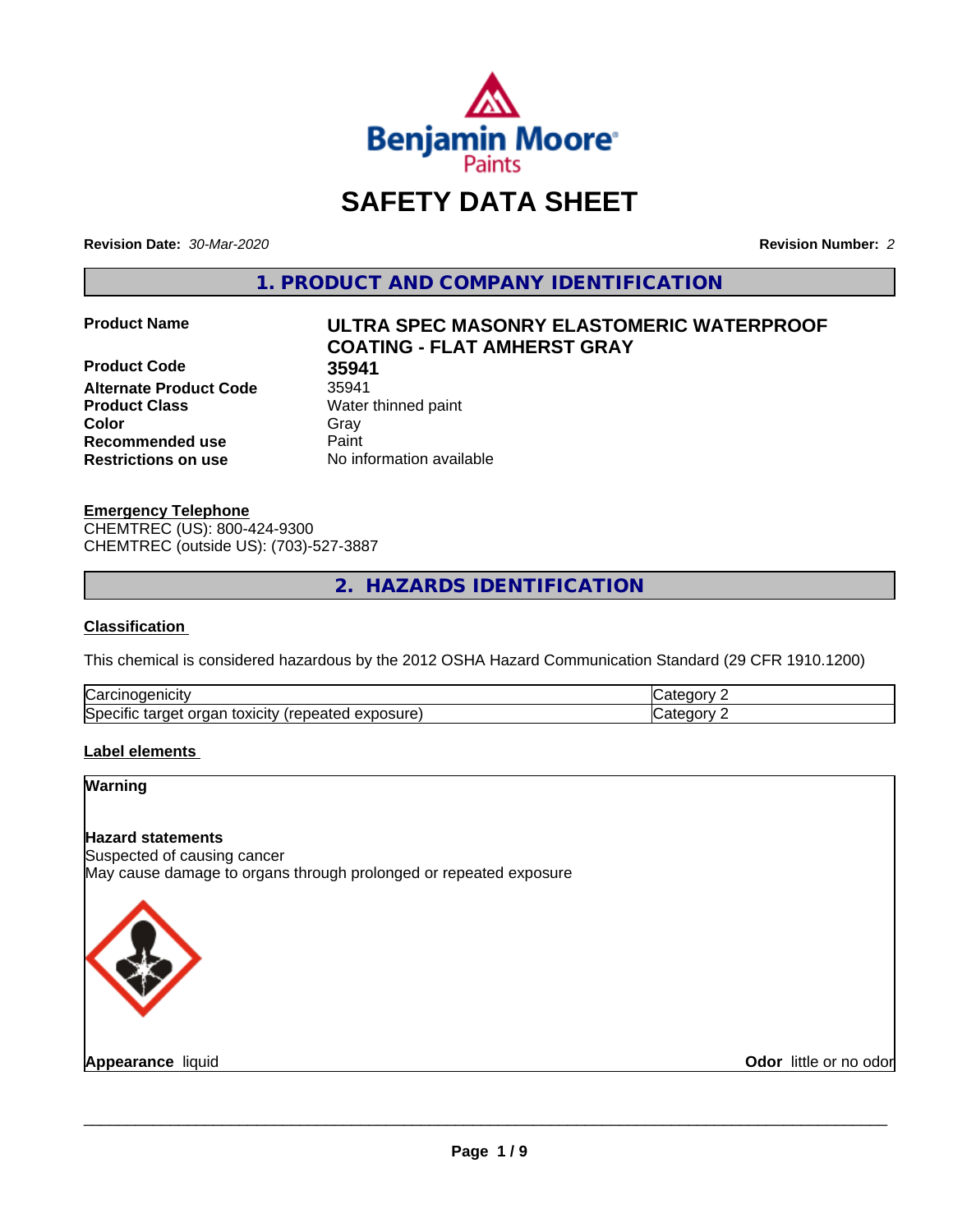#### **Precautionary Statements - Prevention**

Obtain special instructions before use Do not handle until all safety precautions have been read and understood Use personal protective equipment as required Do not breathe dust/fume/gas/mist/vapors/spray

#### **Precautionary Statements - Response**

IF exposed or concerned: Get medical advice/attention

#### **Precautionary Statements - Storage**

Store locked up

#### **Precautionary Statements - Disposal**

Dispose of contents/container to an approved waste disposal plant

#### **Hazards not otherwise classified (HNOC)**

Not applicable

#### **Other information**

No information available

# **3. COMPOSITION INFORMATION ON COMPONENTS**

| <b>Chemical name</b> | <b>CAS No.</b> | Weight-%    |
|----------------------|----------------|-------------|
| Titanium dioxide     | 13463-67-7     | $5 - 10$    |
| Ethylene glycol      | $107 - 21 - 1$ | - 5         |
| Silica, mica         | 12001-26-2     | - 5         |
| Zinc oxide           | 1314-13-2      | $0.5 - 7$   |
| Carbon black         | 1333-86-4      | $0.1 - 0.5$ |
| Diphenyl ketone      | 119-61-9       | $0.1 - 0.5$ |

# **4. FIRST AID MEASURES General Advice** No hazards which require special first aid measures. **Eye Contact Rinse thoroughly with plenty of water for at least 15 minutes and consult a** physician. **Skin Contact** Willem Wash off immediately with soap and plenty of water while removing all contaminated clothes and shoes. **Inhalation** Move to fresh air. If symptoms persist, call a physician. **Ingestion Clean mouth with water and afterwards drink plenty of water. Consult a physician** if necessary. **Most Important Symptoms/Effects** None known. **Notes To Physician** Treat symptomatically.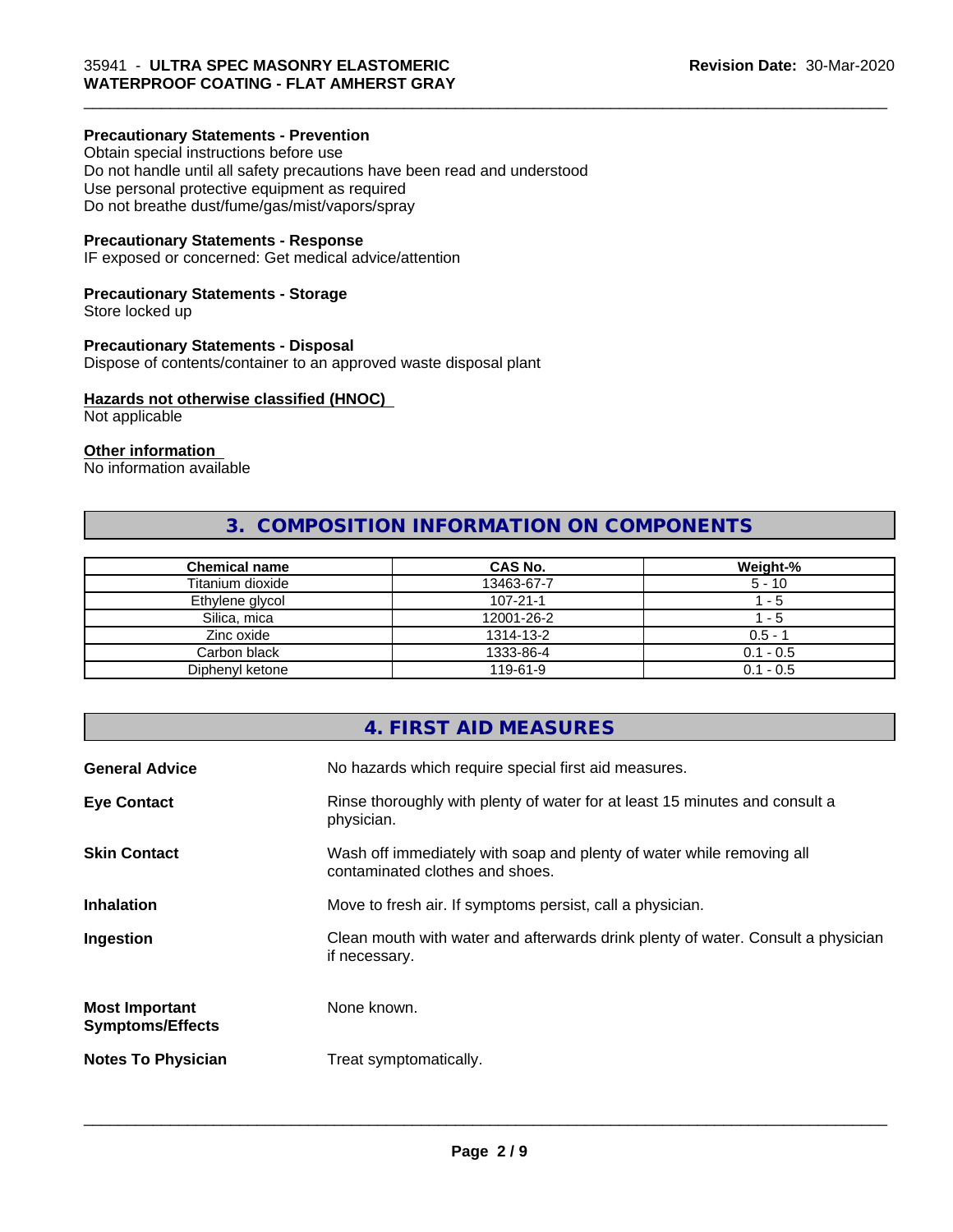# **5. FIRE-FIGHTING MEASURES**

| <b>Suitable Extinguishing Media</b>                                              | Use extinguishing measures that are appropriate to local<br>circumstances and the surrounding environment.                                   |  |  |
|----------------------------------------------------------------------------------|----------------------------------------------------------------------------------------------------------------------------------------------|--|--|
| Protective equipment and precautions for firefighters                            | As in any fire, wear self-contained breathing apparatus<br>pressure-demand, MSHA/NIOSH (approved or equivalent)<br>and full protective gear. |  |  |
| <b>Specific Hazards Arising From The Chemical</b>                                | Closed containers may rupture if exposed to fire or<br>extreme heat.<br>No.<br>No.                                                           |  |  |
| Sensitivity to mechanical impact                                                 |                                                                                                                                              |  |  |
| Sensitivity to static discharge                                                  |                                                                                                                                              |  |  |
| <b>Flash Point Data</b><br>Flash point (°F)<br>Flash Point (°C)<br><b>Method</b> | Not applicable<br>Not applicable<br>Not applicable                                                                                           |  |  |
| <b>Flammability Limits In Air</b>                                                |                                                                                                                                              |  |  |
| Lower flammability limit:<br><b>Upper flammability limit:</b>                    | Not applicable<br>Not applicable                                                                                                             |  |  |
| Health: 1<br><b>Flammability: 0</b><br>NFPA                                      | <b>Instability: 0</b><br><b>Special: Not Applicable</b>                                                                                      |  |  |
| <b>NFPA Legend</b>                                                               |                                                                                                                                              |  |  |

- 0 Not Hazardous
- 1 Slightly
- 2 Moderate
- 3 High
- 4 Severe

*The ratings assigned are only suggested ratings, the contractor/employer has ultimate responsibilities for NFPA ratings where this system is used.*

*Additional information regarding the NFPA rating system is available from the National Fire Protection Agency (NFPA) at www.nfpa.org.*

# **6. ACCIDENTAL RELEASE MEASURES**

| <b>Personal Precautions</b>      | Avoid contact with skin, eyes and clothing. Ensure adequate ventilation.                             |
|----------------------------------|------------------------------------------------------------------------------------------------------|
| <b>Other Information</b>         | Prevent further leakage or spillage if safe to do so.                                                |
| <b>Environmental precautions</b> | See Section 12 for additional Ecological Information.                                                |
| <b>Methods for Cleaning Up</b>   | Soak up with inert absorbent material. Sweep up and shovel into suitable<br>containers for disposal. |
|                                  |                                                                                                      |

**7. HANDLING AND STORAGE**

Handling **Handling** Avoid contact with skin, eyes and clothing. Avoid breathing vapors, spray mists or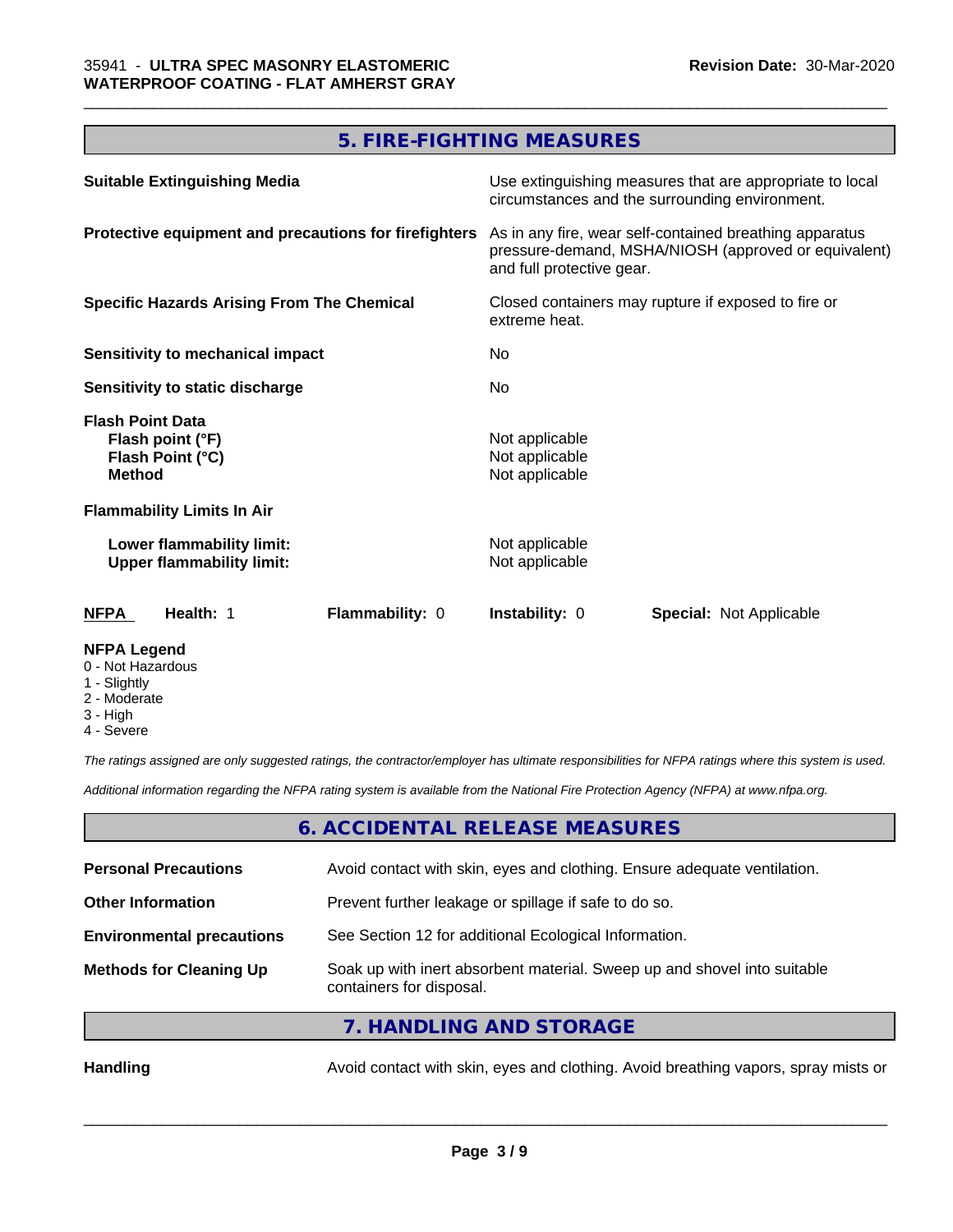sanding dust. In case of insufficient ventilation, wear suitable respiratory equipment.

\_\_\_\_\_\_\_\_\_\_\_\_\_\_\_\_\_\_\_\_\_\_\_\_\_\_\_\_\_\_\_\_\_\_\_\_\_\_\_\_\_\_\_\_\_\_\_\_\_\_\_\_\_\_\_\_\_\_\_\_\_\_\_\_\_\_\_\_\_\_\_\_\_\_\_\_\_\_\_\_\_\_\_\_\_\_\_\_\_\_\_\_\_

#### **Storage** Keep container tightly closed. Keep out of the reach of children.

**Incompatible Materials** No information available

**8. EXPOSURE CONTROLS/PERSONAL PROTECTION**

#### **Exposure Limits**

| <b>Chemical name</b> | <b>ACGIH TLV</b>                                                                                                                      | <b>OSHA PEL</b>                                  |
|----------------------|---------------------------------------------------------------------------------------------------------------------------------------|--------------------------------------------------|
| Titanium dioxide     | TWA: $10 \text{ mg/m}^3$                                                                                                              | 15 mg/m $3$ - TWA                                |
| Ethylene glycol      | STEL: 50 ppm vapor fraction<br>STEL: 10 mg/m <sup>3</sup> inhalable particulate<br>matter, aerosol only<br>TWA: 25 ppm vapor fraction | N/E                                              |
| Silica, mica         | TWA: 3 mg/m <sup>3</sup> respirable particulate<br>matter                                                                             | 20 mppcf - TWA                                   |
| Zinc oxide           | STEL: 10 mg/m <sup>3</sup> respirable particulate<br>matter<br>TWA: $2 \text{ mg/m}^3$ respirable particulate<br>matter               | $5$ mg/m <sup>3</sup> - TWA<br>15 mg/m $3$ - TWA |
| Carbon black         | TWA: 3 mg/m <sup>3</sup> inhalable particulate<br>matter                                                                              | $3.5$ mg/m <sup>3</sup> - TWA                    |

#### **Legend**

ACGIH - American Conference of Governmental Industrial Hygienists Exposure Limits OSHA - Occupational Safety & Health Administration Exposure Limits N/E - Not Established

| <b>Engineering Measures</b>          | Ensure adequate ventilation, especially in confined areas.               |  |  |
|--------------------------------------|--------------------------------------------------------------------------|--|--|
| <b>Personal Protective Equipment</b> |                                                                          |  |  |
| <b>Eye/Face Protection</b>           | Safety glasses with side-shields.                                        |  |  |
| <b>Skin Protection</b>               | Protective gloves and impervious clothing.                               |  |  |
| <b>Respiratory Protection</b>        | In case of insufficient ventilation wear suitable respiratory equipment. |  |  |
| <b>Hygiene Measures</b>              | Avoid contact with skin, eyes and clothing. Remove and wash contaminated |  |  |

### **9. PHYSICAL AND CHEMICAL PROPERTIES**

clothing before re-use. Wash thoroughly after handling.

**Appearance** liquid **Odor** little or no odor **Density (lbs/gal)** 10.4 - 10.8 **Specific Gravity** 1.24 - 1.29

**Odor Threshold No information available No information available pH pH**  $\blacksquare$ **Viscosity (cps)** No information available **Solubility(ies)**<br> **No** information available<br> **Water solubility**<br> **Water solubility No information available Evaporation Rate Evaporation Rate No information available Vapor pressure** No information available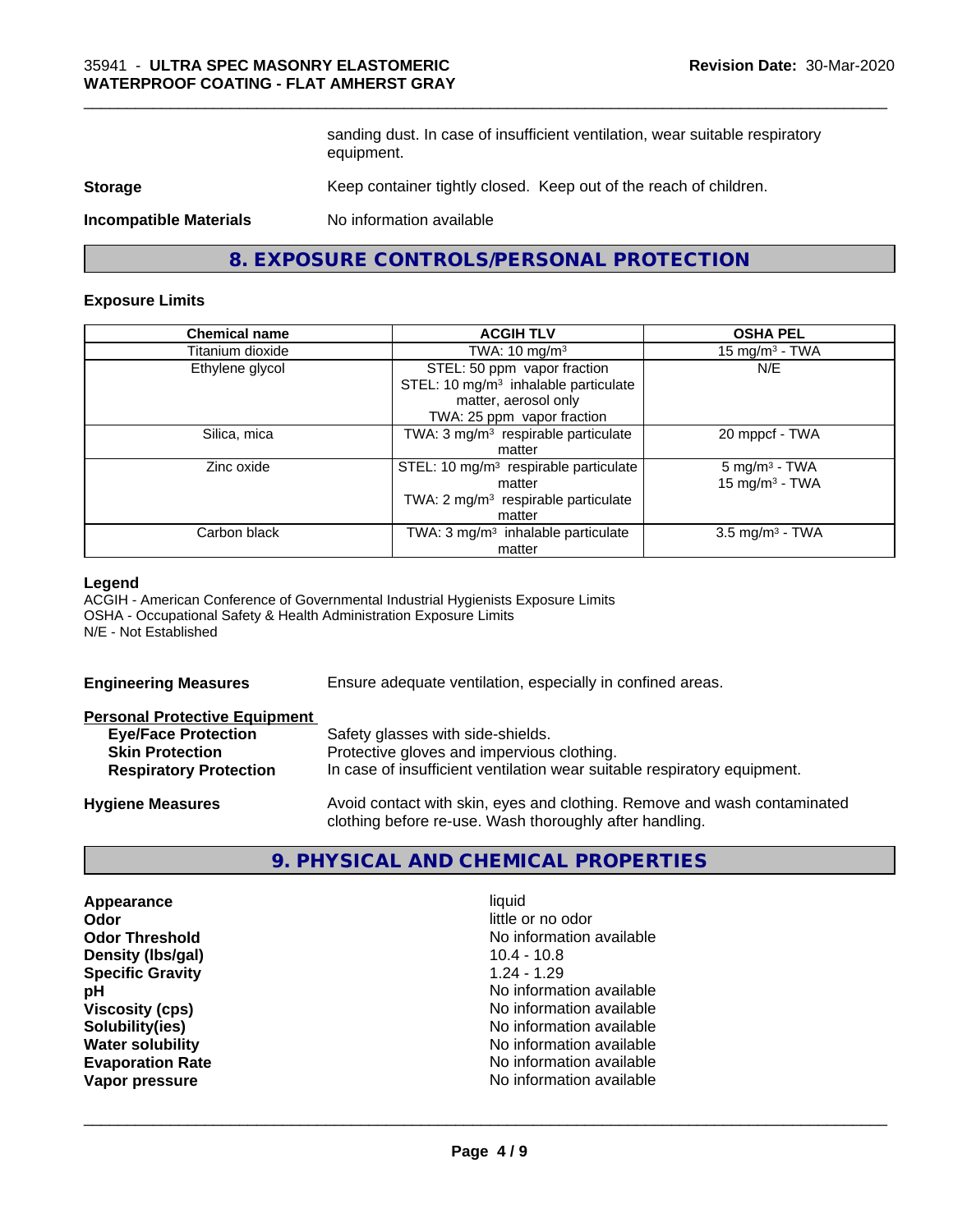| <b>Vapor density</b>                 | No information available |
|--------------------------------------|--------------------------|
| Wt. % Solids                         | 45 - 55                  |
| Vol. % Solids                        | $35 - 45$                |
| Wt. % Volatiles                      | $45 - 55$                |
| Vol. % Volatiles                     | $55 - 65$                |
| VOC Regulatory Limit (g/L)           | < 100                    |
| <b>Boiling Point (°F)</b>            | 212                      |
| <b>Boiling Point (°C)</b>            | 100                      |
| Freezing point (°F)                  | 32                       |
| <b>Freezing Point (°C)</b>           | 0                        |
| Flash point (°F)                     | Not applicable           |
| Flash Point (°C)                     | Not applicable           |
| <b>Method</b>                        | Not applicable           |
| Flammability (solid, gas)            | Not applicable           |
| <b>Upper flammability limit:</b>     | Not applicable           |
| Lower flammability limit:            | Not applicable           |
| Autoignition Temperature (°F)        | No information available |
| <b>Autoignition Temperature (°C)</b> | No information available |
| Decomposition Temperature (°F)       | No information available |
| Decomposition Temperature (°C)       | No information available |
| <b>Partition coefficient</b>         | No information available |

# **10. STABILITY AND REACTIVITY**

\_\_\_\_\_\_\_\_\_\_\_\_\_\_\_\_\_\_\_\_\_\_\_\_\_\_\_\_\_\_\_\_\_\_\_\_\_\_\_\_\_\_\_\_\_\_\_\_\_\_\_\_\_\_\_\_\_\_\_\_\_\_\_\_\_\_\_\_\_\_\_\_\_\_\_\_\_\_\_\_\_\_\_\_\_\_\_\_\_\_\_\_\_

| <b>Reactivity</b>                         | Not Applicable                           |
|-------------------------------------------|------------------------------------------|
| <b>Chemical Stability</b>                 | Stable under normal conditions.          |
| <b>Conditions to avoid</b>                | Prevent from freezing.                   |
| <b>Incompatible Materials</b>             | No materials to be especially mentioned. |
| <b>Hazardous Decomposition Products</b>   | None under normal use.                   |
| <b>Possibility of hazardous reactions</b> | None under normal conditions of use.     |

**11. TOXICOLOGICAL INFORMATION**

**Product Information**

### **Information on likely routes of exposure**

**Principal Routes of Exposure** Eye contact, skin contact and inhalation.

**Acute Toxicity** 

**Product Information** No information available

# **Symptoms related to the physical,chemical and toxicological characteristics**

**Symptoms** No information available

**Delayed and immediate effects as well as chronic effects from short and long-term exposure**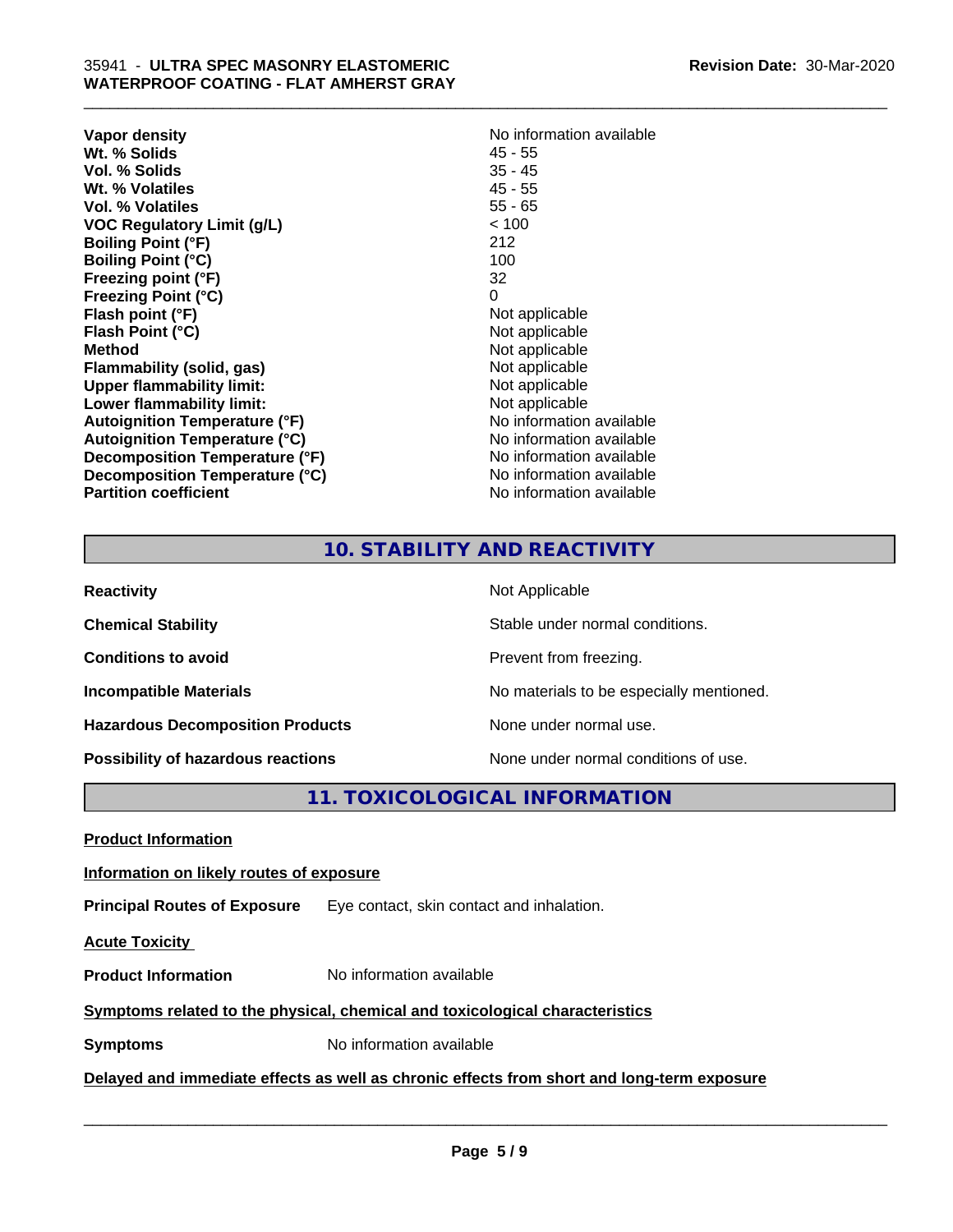| Eye contact                     | May cause slight irritation.                                                      |
|---------------------------------|-----------------------------------------------------------------------------------|
| <b>Skin contact</b>             | Substance may cause slight skin irritation. Prolonged or repeated contact may dry |
|                                 | skin and cause irritation.                                                        |
| <b>Inhalation</b>               | May cause irritation of respiratory tract.                                        |
| Ingestion                       | Ingestion may cause gastrointestinal irritation, nausea, vomiting and diarrhea.   |
| <b>Sensitization</b>            | No information available                                                          |
| <b>Neurological Effects</b>     | No information available.                                                         |
| <b>Mutagenic Effects</b>        | No information available.                                                         |
| <b>Reproductive Effects</b>     | No information available.                                                         |
| <b>Developmental Effects</b>    | No information available.                                                         |
| Target organ effects            | No information available.                                                         |
| <b>STOT - single exposure</b>   | No information available.                                                         |
| <b>STOT - repeated exposure</b> | No information available.                                                         |
| Other adverse effects           | No information available.                                                         |
| <b>Aspiration Hazard</b>        | No information available                                                          |

\_\_\_\_\_\_\_\_\_\_\_\_\_\_\_\_\_\_\_\_\_\_\_\_\_\_\_\_\_\_\_\_\_\_\_\_\_\_\_\_\_\_\_\_\_\_\_\_\_\_\_\_\_\_\_\_\_\_\_\_\_\_\_\_\_\_\_\_\_\_\_\_\_\_\_\_\_\_\_\_\_\_\_\_\_\_\_\_\_\_\_\_\_

**Numerical measures of toxicity**

**The following values are calculated based on chapter 3.1 of the GHS document**

**ATEmix (oral)** 23869 mg/kg

# **Component Information**

| Chemical name                     | Oral LD50             | Dermal LD50                                   | <b>Inhalation LC50</b> |
|-----------------------------------|-----------------------|-----------------------------------------------|------------------------|
| Titanium dioxide<br>13463-67-7    | > 10000 mg/kg (Rat)   |                                               |                        |
| Ethylene glycol<br>$107 - 21 - 1$ | $= 4700$ mg/kg (Rat)  | $= 10600$ mg/kg (Rat) = 9530 µL/kg<br>Rabbit) |                        |
| Zinc oxide<br>1314-13-2           | $> 5000$ mg/kg (Rat)  |                                               |                        |
| Carbon black<br>1333-86-4         | $> 15400$ mg/kg (Rat) | $>$ 3 g/kg (Rabbit)                           |                        |
| Diphenyl ketone<br>119-61-9       | $> 10$ g/kg (Rat)     | $=$ 3535 mg/kg (Rabbit)                       |                        |

### **Chronic Toxicity**

#### **Carcinogenicity**

*The information below indicateswhether each agency has listed any ingredient as a carcinogen:.*

| <b>Chemical name</b> | <b>IARC</b>         | <b>NTP</b> | <b>OSHA</b> |
|----------------------|---------------------|------------|-------------|
|                      | 2B - Possible Human |            | Listed      |
| Titanium dioxide     | Carcinogen          |            |             |
|                      | 2B - Possible Human |            | Listed      |
| Carbon black         | Carcinogen          |            |             |
|                      | 2B - Possible Human |            | Listed      |
| Diphenyl ketone      | Carcinogen          |            |             |

# **12. ECOLOGICAL INFORMATION**

# **Ecotoxicity Effects**

The environmental impact of this product has not been fully investigated.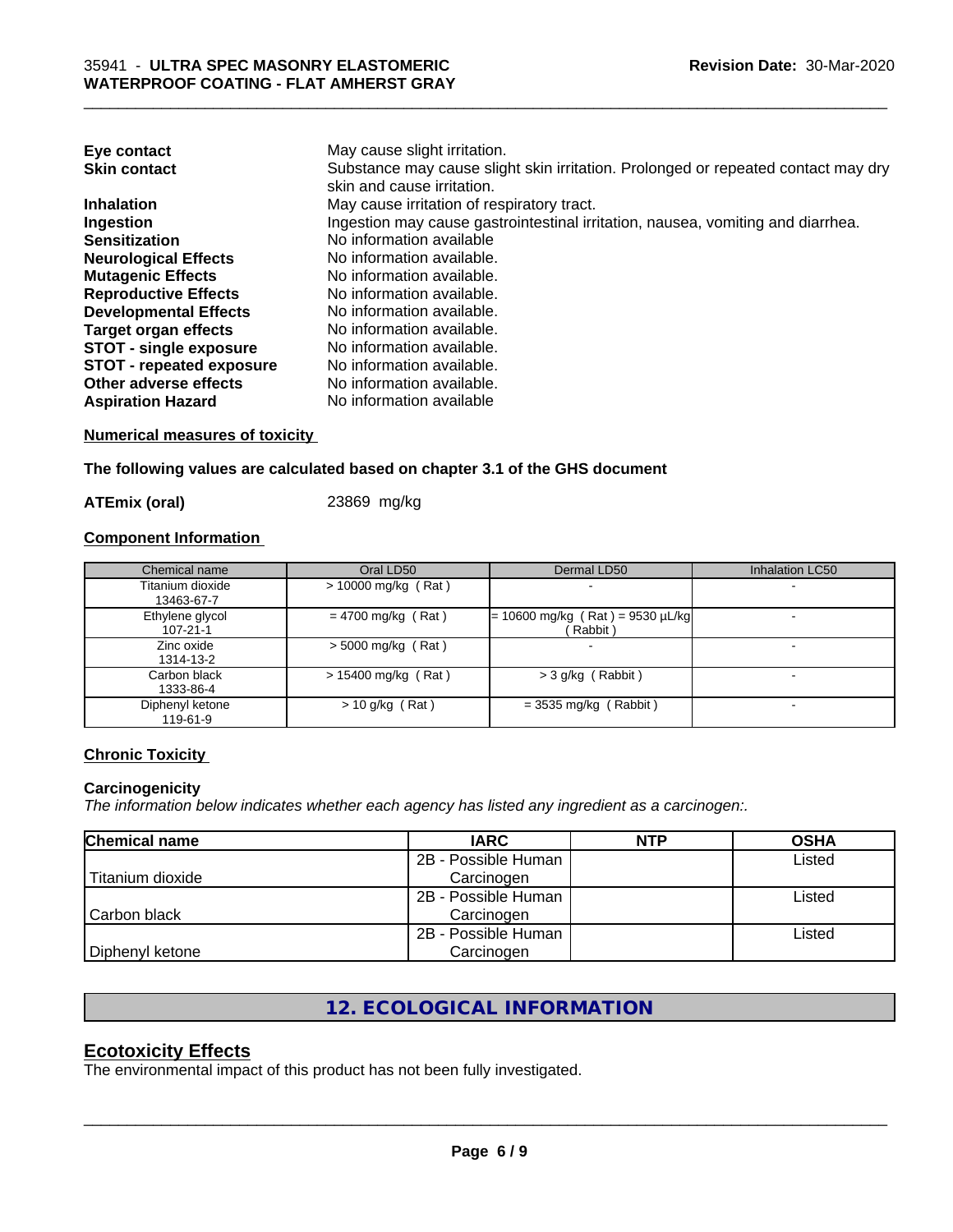#### **Product Information**

#### **Acute Toxicity to Fish**

No information available

**Acute Toxicity to Aquatic Invertebrates**

No information available

**Acute Toxicity to Aquatic Plants** No information available

**Persistence / Degradability**

No information available.

**Bioaccumulation**

There is no data for this product.

#### **Mobility in Environmental Media**

No information available.

#### **Ozone**

No information available

#### **Component Information**

#### **Acute Toxicity to Fish**

Titanium dioxide  $LC50:$  > 1000 mg/L (Fathead Minnow - 96 hr.) Ethylene glycol LC50: 8050 mg/L (Fathead Minnow - 96 hr.)

#### **Acute Toxicity to Aquatic Invertebrates**

No information available

#### **Acute Toxicity to Aquatic Plants**

No information available

# **13. DISPOSAL CONSIDERATIONS Waste Disposal Method** Dispose of in accordance with federal, state, and local regulations. Local

\_\_\_\_\_\_\_\_\_\_\_\_\_\_\_\_\_\_\_\_\_\_\_\_\_\_\_\_\_\_\_\_\_\_\_\_\_\_\_\_\_\_\_\_\_\_\_\_\_\_\_\_\_\_\_\_\_\_\_\_\_\_\_\_\_\_\_\_\_\_\_\_\_\_\_\_\_\_\_\_\_\_\_\_\_\_\_\_\_\_\_\_\_

requirements may vary, consult your sanitation department or state-designated environmental protection agency for more disposal options.

#### **14. TRANSPORT INFORMATION**

**DOT** Not regulated

**ICAO / IATA** Not regulated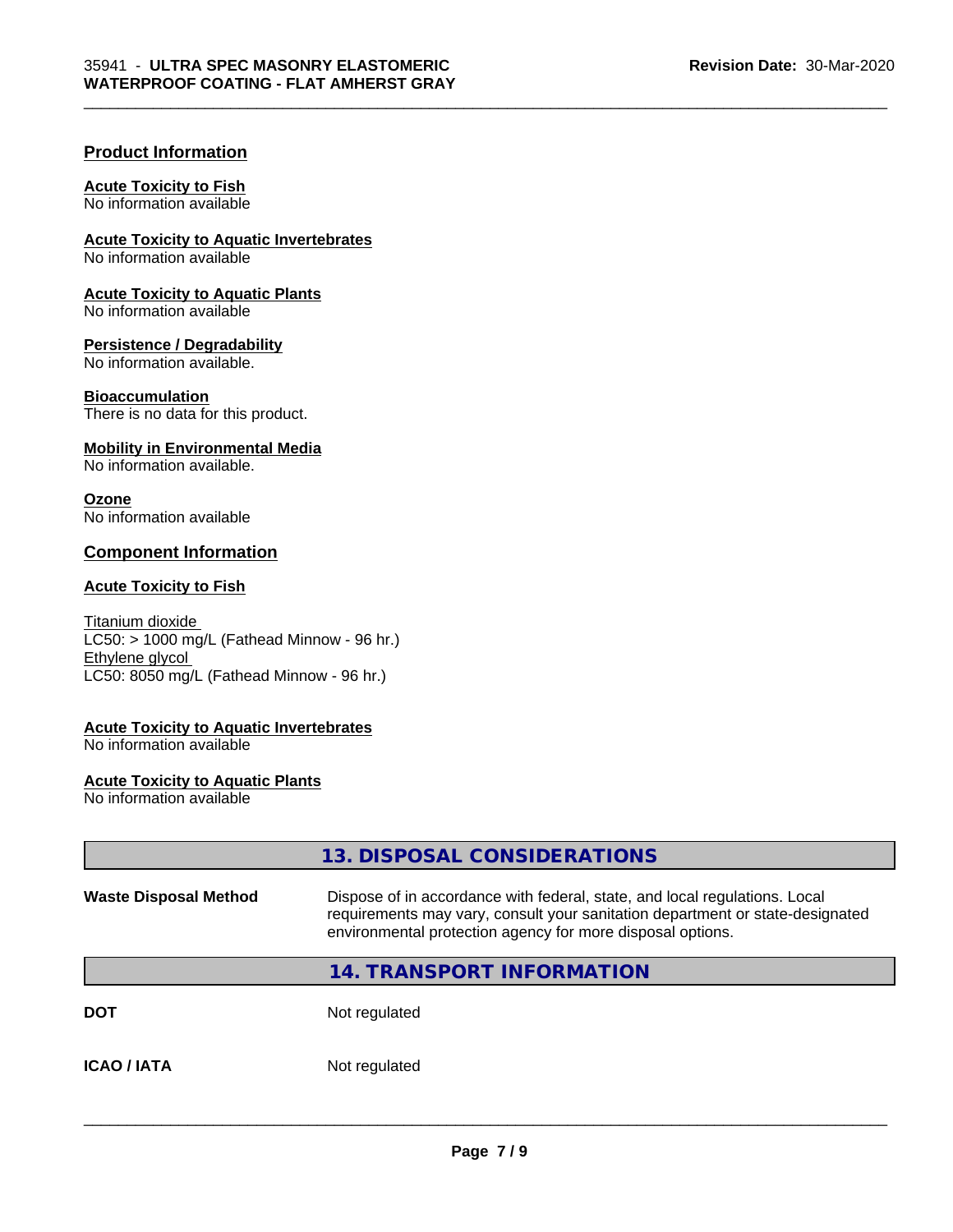#### **IMDG / IMO** Not regulated

**15. REGULATORY INFORMATION**

### **International Inventories**

| <b>TSCA: United States</b> | Yes - All components are listed or exempt. |
|----------------------------|--------------------------------------------|
| <b>DSL: Canada</b>         | Yes - All components are listed or exempt. |

## **Federal Regulations**

#### **SARA 311/312 hazardous categorization**

| Acute health hazard               | Nο  |  |
|-----------------------------------|-----|--|
| Chronic Health Hazard             | Yes |  |
| Fire hazard                       | Nο  |  |
| Sudden release of pressure hazard | Nο  |  |
| Reactive Hazard                   | Nο  |  |

#### **SARA 313**

Section 313 of Title III of the Superfund Amendments and Reauthorization Act of 1986 (SARA). This product contains a chemical or chemicals which are subject to the reporting requirements of the Act and Title 40 of the Code of Federal Regulations, Part 372:

#### *None*

| <b>Chemical name</b> | CAS No.  | Weight-% | <b>CERCLA/SARA 313</b><br>(de minimis concentration) |
|----------------------|----------|----------|------------------------------------------------------|
| Ethylene glycol      | 107-21-1 |          |                                                      |

#### **Clean Air Act,Section 112 Hazardous Air Pollutants (HAPs) (see 40 CFR 61)**

This product contains the following HAPs:

#### *None*

| <b>Chemical name</b> | CAS No.  | Weight-% | <b>Hazardous Air Pollutant</b> |
|----------------------|----------|----------|--------------------------------|
|                      |          |          | (HAP'                          |
| Ethylene glycol      | 107-21-1 |          | Listed                         |

#### **US State Regulations**

#### **California Proposition 65**

**AVIMARNING:** Cancer and Reproductive Harm– www.P65warnings.ca.gov

#### **State Right-to-Know**

| <b>Chemical name</b> | <b>Massachusetts</b> | <b>New Jersey</b> | Pennsylvania |
|----------------------|----------------------|-------------------|--------------|
| Titanium dioxide     |                      |                   |              |
| Ethylene glycol      |                      |                   |              |
| Silica. mica         |                      |                   |              |
| Carbon black         |                      |                   |              |